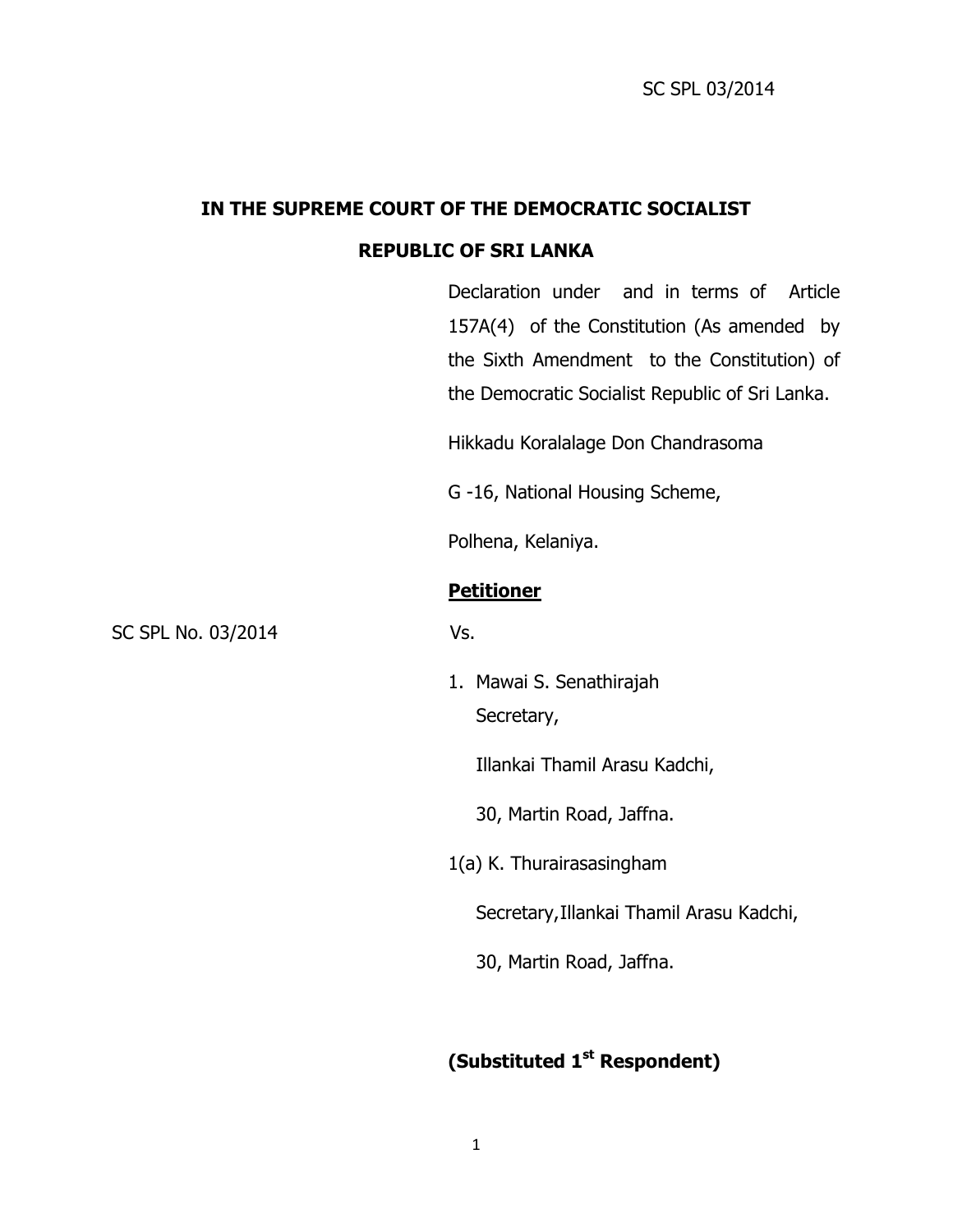|  | <b>Respondent</b>                                                 |
|--|-------------------------------------------------------------------|
|  | Colombo 12.                                                       |
|  | 2. Hon. Attorney General,<br><b>Attorney General's Department</b> |
|  |                                                                   |
|  | Rajagiriya.                                                       |
|  | Sarana Mawatha,                                                   |
|  | Elections Secretariat,                                            |
|  | Commissioner of Elections,                                        |
|  | 1. Mahinda Deshapriya                                             |

| <b>Before</b> | t | Priyasath Dep, PC.CJ                              |  |
|---------------|---|---------------------------------------------------|--|
|               |   | Upaly Abeyrathne, J                               |  |
|               |   | Anil Gooneratne J.                                |  |
|               |   |                                                   |  |
| Counsel<br>÷  |   | Dharshan Weerasekera with Madhubashini            |  |
|               |   | Rajapaksha for Petitioner.                        |  |
|               |   | K. Kanag-Iswaran, PC with M.A. Sumanthiran,       |  |
|               |   | Viran Corea and Niran Ankertel for 1A Respondent. |  |
|               |   | Nerin Pulle, DSG with Suren Gnanaraj, SC for AG.  |  |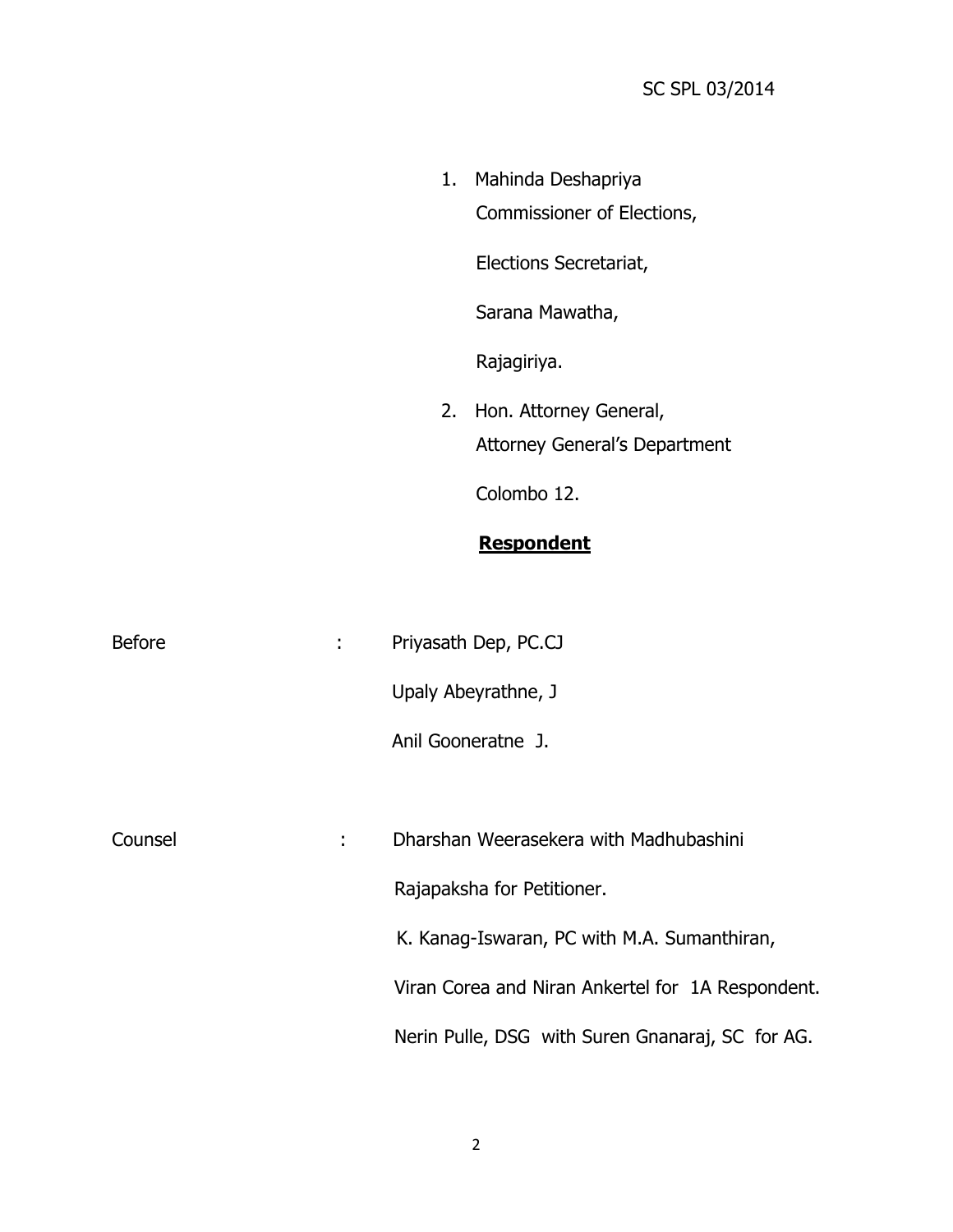| Argued on                  | t.                         | 18.02.2016              |
|----------------------------|----------------------------|-------------------------|
| <b>Written Submissions</b> |                            |                         |
| filed on                   | $\mathcal{L}^{\text{max}}$ | 18.04.2016 & 03.05.2016 |
| Decided on                 |                            | 04.08.2017              |

# **Priyasath Dep, PC,CJ.**

The Petitioner filed this action under and in terms of Article 157A (4) of the Constitution (as amended by the Sixth Amendment to the Constitution), seeking a declaration that the Illankai Thamil Arasu Kachchi (hereinafter referred to as "ITAK") is a political party which has as its "aims" and "objects" the establishment of a separate State within the territory of Sri Lanka.

The Petitioner by his Petition dated  $27<sup>th</sup>$  March 2014, prayed for following reliefs:

- i) A declaration that ITAK is a political party which has as one of its "aims" and "objects" the establishment of a separate State within the territory of Sri Lanka.
- ii) An order that the ITAK and its members, in consequence of the declaration issued under Article 4 of the Sixth Amendment to the Constitution [157A (4)] are subject to the provisions of Article 5 of the Sixth Amendment to the Constitution of Sri Lanka. [157A (5)]

The Petitioner stated that the Constitution of ITAK which is in Tamil marked P1 and the subsequent amendment effected to the Constitution in 2008 which is in Tamil marked P2, were filed at the Elections Commissioner's office'. English translations of P1 and P2 are marked as P3 and P4.

In Rule 2 of the Constitution of ITAK P3 (English translation) which refers to the objective of ITAK reads as follows: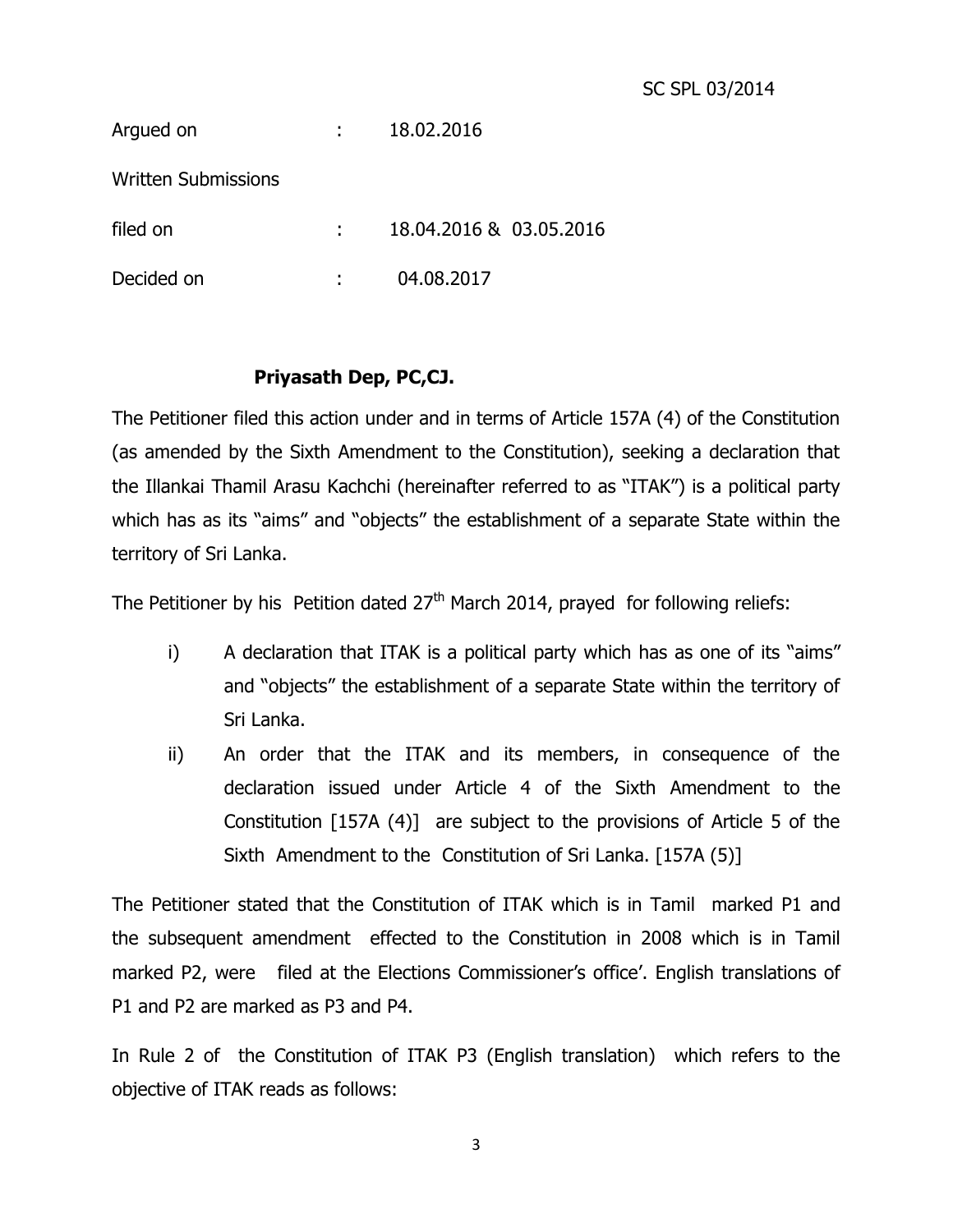The objective of this party is to establish political, economic and cultural liberation among Tamil speaking people by way of forming autonomous Tamil Government and autonomous Muslim Government as part of united federal Sri Lanka in accordance with the principles of self –determination.

Note: There will be a full guarantee in regards to Religion, language rights and fundamental rights for the minorities residing in the states which will be connected.

The Petitioner submitted that the amendment marked P2 replaced the word 'Federal' with the word 'Confederation'. The translation which is P4 provided by the Petitioner replaced the word 'Federal' and inserted the word 'Confederation'.

The Petitioner stated that the replacement of words in Rule 2 by the said amendment to the ITAK Constitution indicates a shift in the "aims" and "objectives" of ITAK. It is further stated by the Petitioner that the full statement of the present "aims" and "objectives" of the ITAK, subsequent, to the above amendments, is to establish a separate State within Sri Lanka. The English translations of said documents were marked P3 and P4.

The Substituted  $1<sup>st</sup>$  Respondent submitted that P2 did not substitute the word 'Confederacy' in place of 'federal'. In view of the contrasting positions taken by the Petitioner and the Substituted  $1<sup>st</sup>$  Respondent, the Court called upon the learned Deputy Solicitor General to assist Court and an order was made for the translation of P1 and P2 by the Official Languages Department. The translation which is filed of record in February 2015, marked as X1.

At this stage it is relevant to refer to Article 157 A of the Constitution which was introduced by the Sixth Amendment to the Constitution which reads as follows:

(1) - "No person shall, directly or indirectly, in or outside Sri Lanka, support, espouse, promote, finance, encourage or advocate the establishment of a separate State within the territory of Sri Lanka."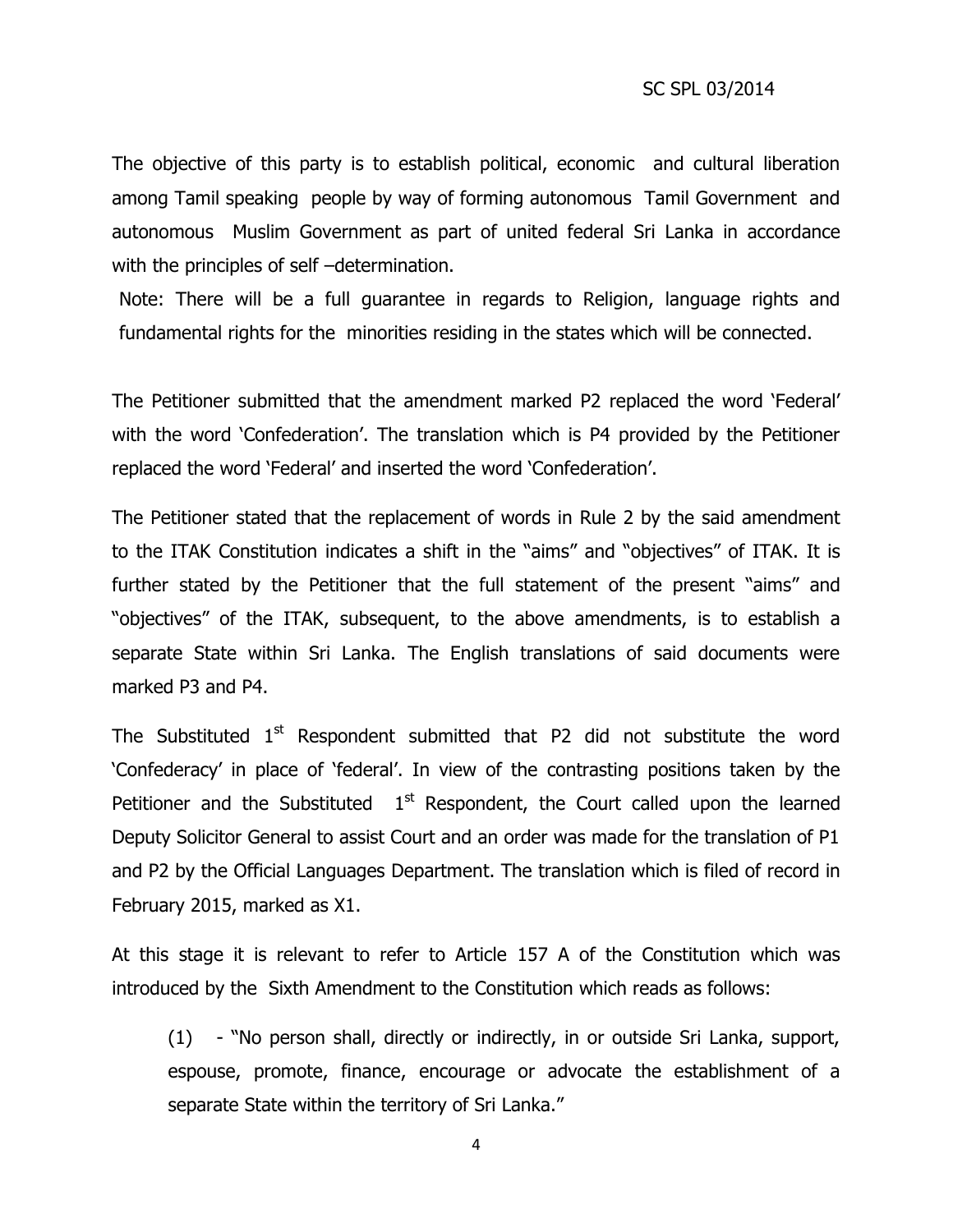(2) - "No political party or other association or organization shall have as one of its aims or objects the establishment of a separate State within the territory of Sri Lanka."

(3) Any person who acts in contravention of the provisions of paragraph (1) shall, on conviction by the Court of Appeal, after trial on indictment and according to such procedure as may be prescribed by law, -

- (a) be subject to civic disability for such period not exceeding seven years as may be determined by such Court;
- (b) forfeit his movable and immovable property other than such property as is determined by an order of such Court as being necessary for the sustenance of such person and his family;
- (c) not be entitled to civic rights for such period not exceeding seven years as may be determined by such Court; and

(d) if he is a Member of Parliament or a person in such service or holding such office as is referred to in paragraph (1) of Article 165, cease to be such Member or to be in such service or to hold such office.

(4) - "Where any political party or other association or organization has as one of its aims or objects the establishment of a separate State within the territory of Sri Lanka, any person may make an application to the Supreme Court for a declaration that such political party or other association or organization has as one of its aims or objects the establishment of a separate State within the territory of Sri Lanka. The Secretary or other officer of such political party or other association or organization shall be made a respondent to such application."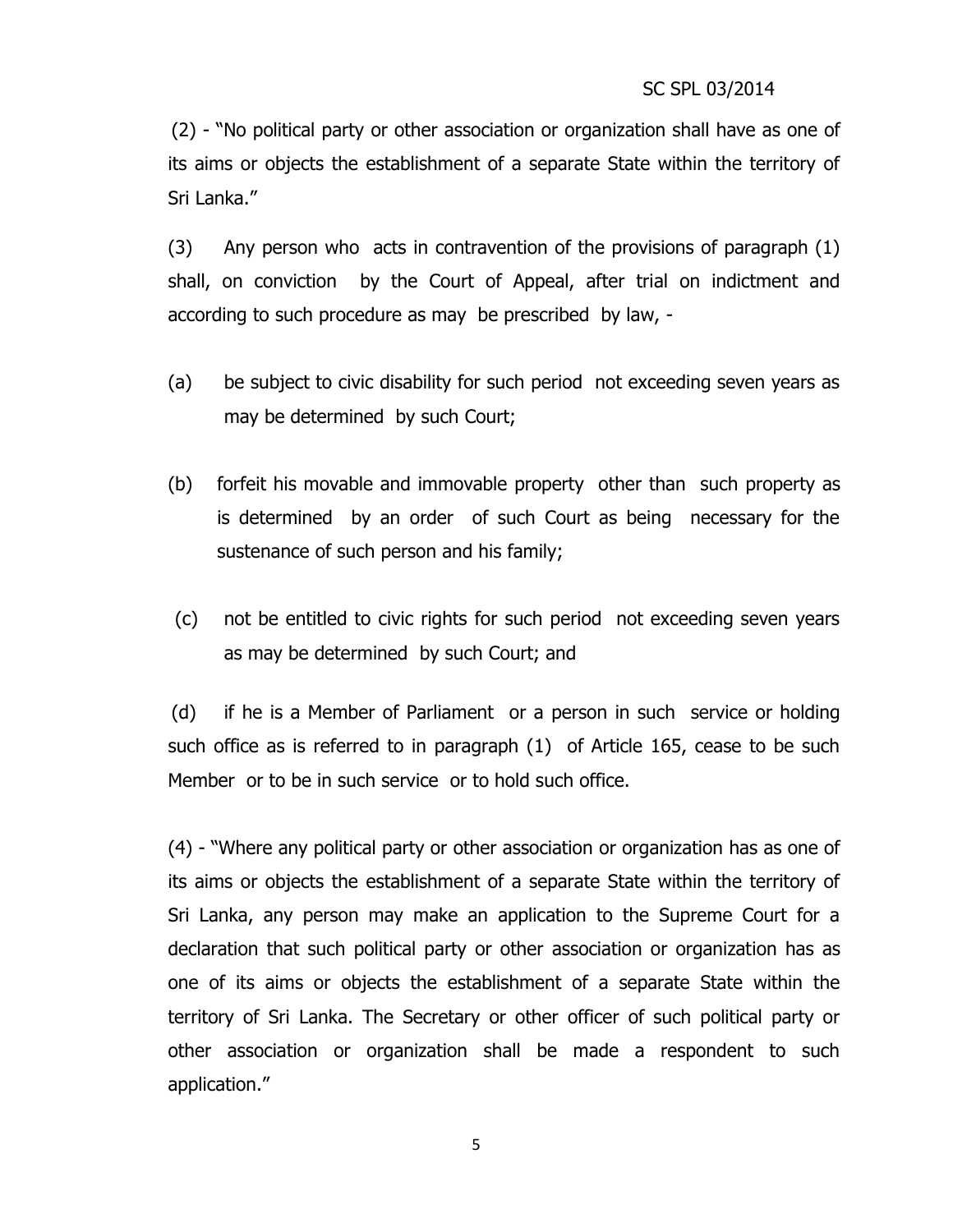The Petitioner also relied on the Political Resolution unanimously adopted at the  $1^{St}$ National Convention of The Tamil Liberation Front held at Pannakam (Vaddukoddai Constituency) in 1976 known as Vaddukoddai Resolution which was marked as X2 and the translation of Manifesto of the Tamil United Liberation Front (TULF) at the General Elections of 1977 marked as X5.The Vaddukoddai Resolution and the TULF Manifesto advocated the establishment of a separate state of Tamil Eelam. The ITAK associated with the Vaddukoddai Resolution and a constituent party of the TULF. The other parties are All Ceylon Tamil Congress and Ceylon Workers Congress. The Petitioner's contention therefore is that the explicit statements made in documents marked P1, P2 and X2, X5 and the reasonable inferences drawn from them indicate that the Respondent harbours an intention of creating a separate State within the territory of Sri Lanka.

The main contention of the Petitioner in this case is that on consideration of the totality of the definition of "objectives" contained in Rule 2 of the ITAK Constitution marked P1 and the subsequent amendment contained in document marked P2, indicates that the arrangement of government ITAK seeks is not a "federal" government but a "confederation" form of government which connotes the unity of two separate States and thereby ITAK is in fact advancing a separate sovereign State. It was further submitted that the fact that ITAK advocates an arrangement of government for Sri Lanka where Provincial Governments rather than the Central Government will guarantee the fundamental rights of the residents of those provinces, coupled with the statements in the Vaddukkottai Resolution is suggestive of a "confederation" rather than a "federal" form of government.

As Article 157A (4) refers to' Where any political party or other association or organization has as one of its aims or objects the establishment of a separate State within the territory of Sri Lanka....'., It is relevant to consider the meaning of aims and objects.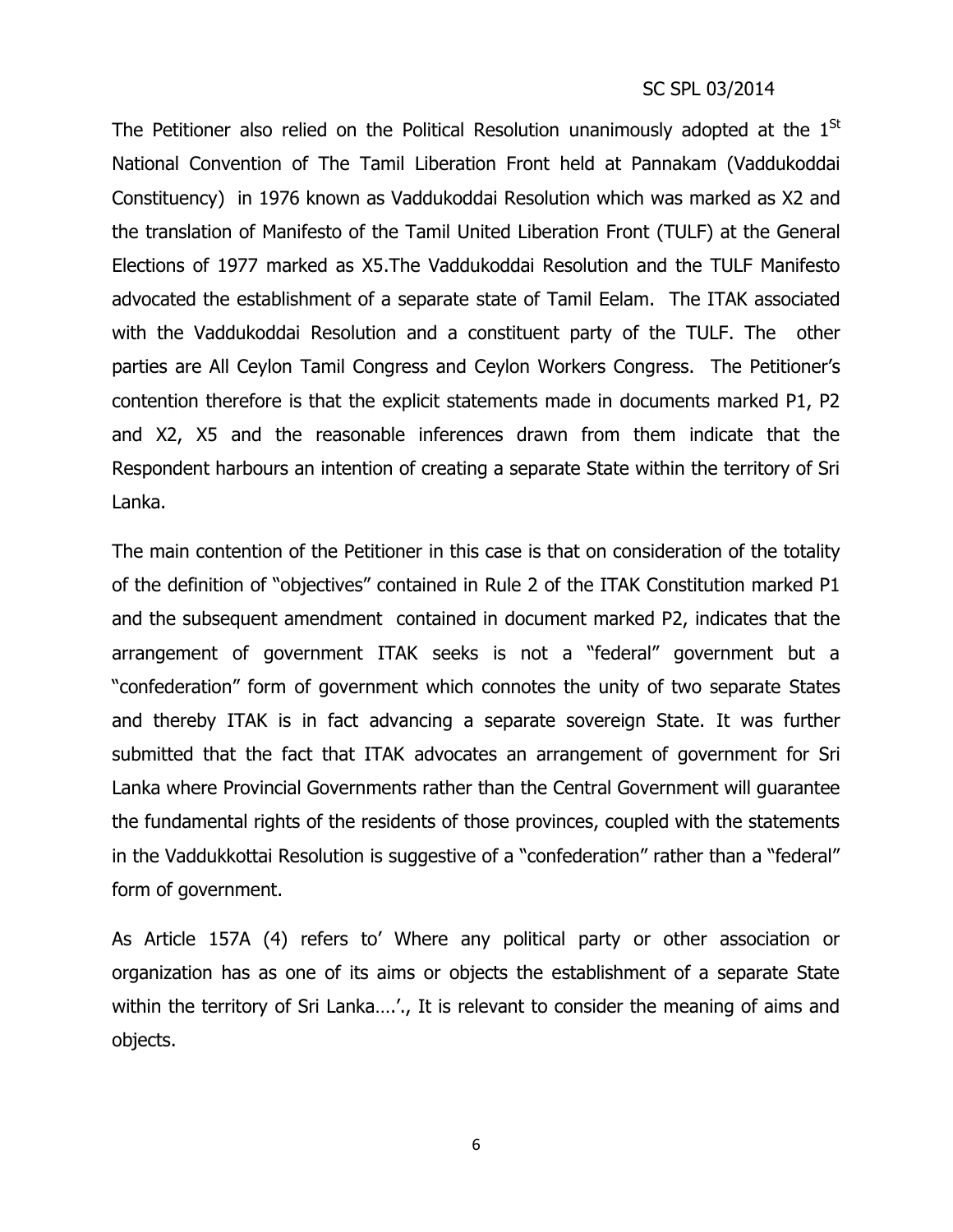In the Oxford Advanced Learner's Dictionary ( $9<sup>th</sup>$  edition, 2015) the words "aims" and "objects" are defined as follows"

- "aim" noun : the purpose of doing; what is trying to achieve
- "object" noun : an aim or a purpose

On an examination of records it is noted that document marked P2 contains a series of amendments made to the ITAK Constitution in 2008 where the following words with Sanskrit origin were deleted and replaced by appropriate pure Tamil approximation of such words:

|              | Sanskritized           | <b>Pure Tamil Alternative Word</b> |
|--------------|------------------------|------------------------------------|
| Article 2 -  | "samashtiyin"          | "innaipaatchiyin"                  |
| Article 3 -  | "angaththuvam"         | "uruppurimai"                      |
| Article 4-   | "podhu kaariya sabhai" | "podhuchchabai"                    |
| Article 5 -  | "kaariyatharisi"       | "seyalaalar"                       |
| Article 5-   | "thanaathikari"        | "porulaalar"                       |
| Article 11 - | "visheda"              | "sirappu"                          |

The Substituted  $1<sup>st</sup>$  Respondent submitted that that the Petitioner's initial claim was based on an erroneous translation of the 2008 amendments to the ITAK Constitution marked P4. The said amendment to Rule 2 as appearing in document marked P4 is reproduced below:

 $"Rule - 2"$ 

a) Objective – by the substitution, for the word **"federal"**, with the word **"confederation"**. (Emphasis added )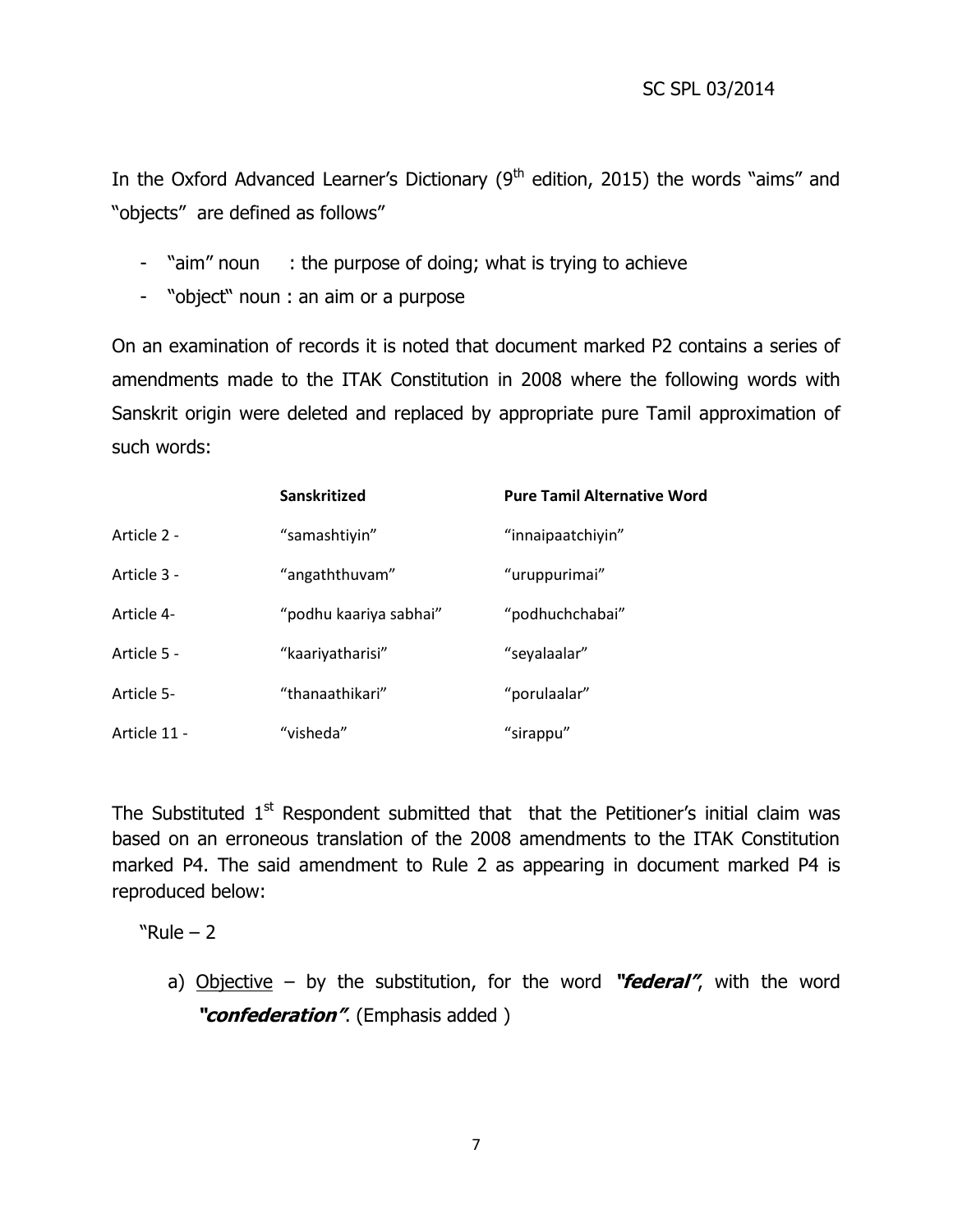Insert a sentence

"Full guarantee to Religious and language rights to the minority Ethnic Nationalities residing in the autonomous government which is to be established in the homeland of Tamils".

b) Insert a sentence as Policy 5

"Establish a good relationship with Sinhala people and the Country on the basis of co-existence and collaboration".

The Substituted  $1<sup>st</sup>$  Respondent submitted that the Petitioner has erroneously translated the amendment to Rule 2 in ITAK Constitution where the word "samashti" was replaced with the words "inaipaatchchi" as "confederation". This is further demonstrated through the official translation provided by the Official Languages Department marked X1.

The official translation provided by the Official Language Department is as follows:

"Rule 02 Objective: in (a) repealing the word "Samashdi (federation)" and substitution of the word "*inaippadchi (federation)*". (Emphasis added)

The Substituted  $1<sup>st</sup>$  Respondent drew attention of this Court to Rule 2 of the ITAK Constitution as Amended in 2008, which begins with the phrase "aikkiya Illangai inaipaatchchiyin angamaaga..." which means "....as a part of a federation of a United Sri Lanka (as appearing in X1). "

This Court is therefore of the view that the amendment effected to Rule 2 in the ITAK Constitution in 2008 by deleting the word ""samashti" and replacing same with the word ""inaipaatchchi" does not connote a change in the meaning.

The Petitioner in paragraph 32 of Petition states that, "in the absence of an explicit statement in the ITAK's Constitution that ITAK does not and will not support or endorse the "autonomous governments" it intends to form, exercising their right to secession,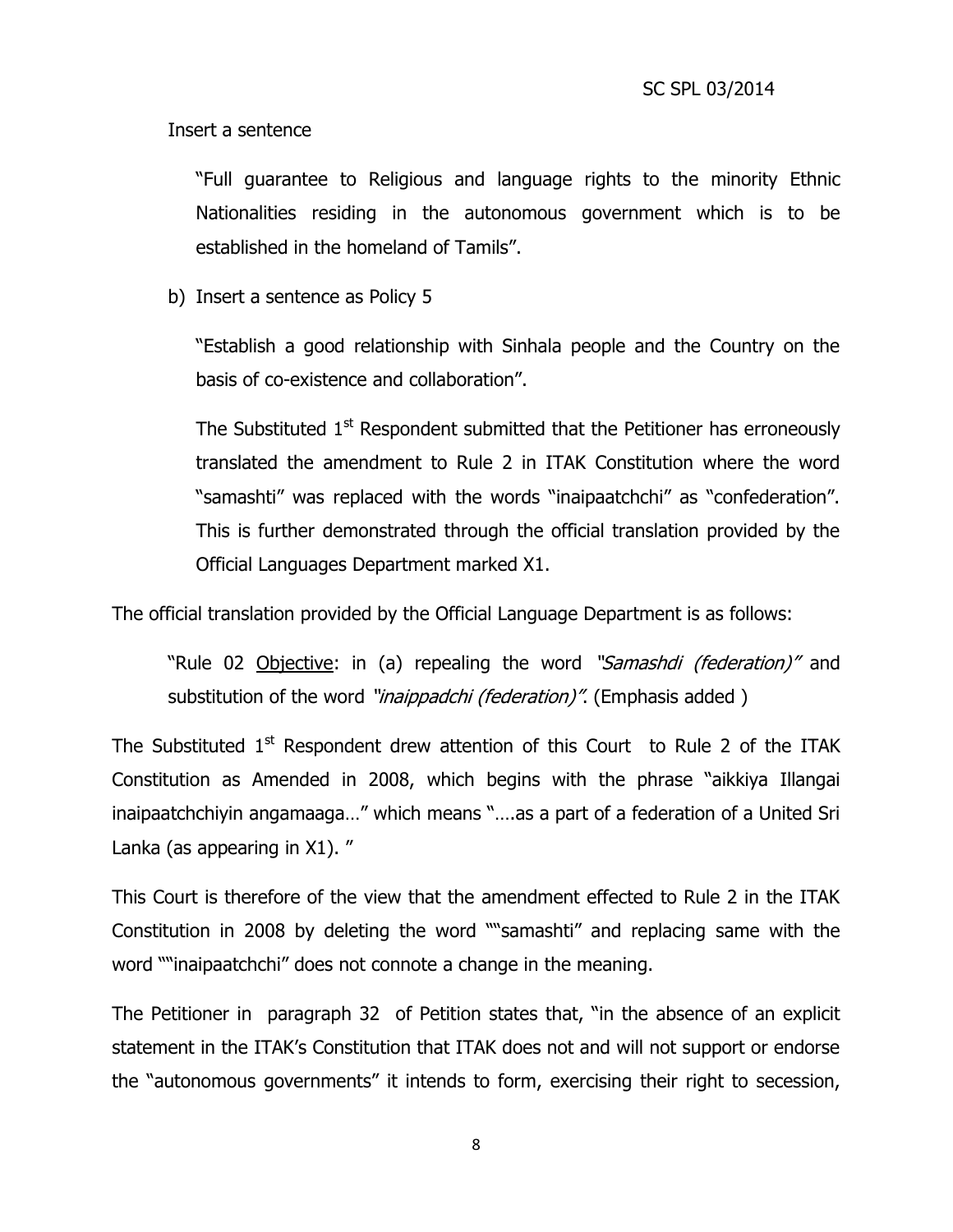the only inference to be drawn is that if the ITAK has as its "objectives" the forming of a "confederation" of such autonomous governments, it intends that the separate units of that confederacy remain Independent States, and hence, has the "objective" of forming such States."

When this Application was taken up for hearing, the learned Counsel for the Petitioner conceded that the official translation before this court does read "federation" and not "confederation". It was also the contention of the Counsel for the Petitioner that "federation" and "confederation" mean the same thing though the Counsel for the Petitioner did not pursue this line of argument at the initial stage. The Black's Law Dictionary (page 611,  $6<sup>th</sup>$  Edition) defines "Federal Government" as follows –

""The system of government administered in a nation formed by the union or confederation of several independent states.

In strict usage, there is a distinction between a *confederation* and a *federal* government. The former term denotes a league or permanent alliance between several states, each of which is fully sovereign and independent, and each of which retains its full dignity, organization, and sovereignty, though yielding to the central authority a controlling power for a few limited purposes, such as external and diplomatic relations. In this case, the component states are the units, with respect to the confederation, and the central government acts upon them, not upon the individual citizens. In a *federal government*, on the other hand, the allied states form a union (e.g. United States), not, indeed, to such an extent as to destroy their separate organization or deprive them of quasi sovereignty with respect to the administration of their purely local concerns, but so that the central power is erected into a true national government, possessing sovereignty both external and internal, - while the administration of national affairs in directed, and its effect felt, not by the separate states deliberating as units, but by the people of all, in their collective capacity, as citizens of the nation. The distinction is expressed, by the German writers, by the use of the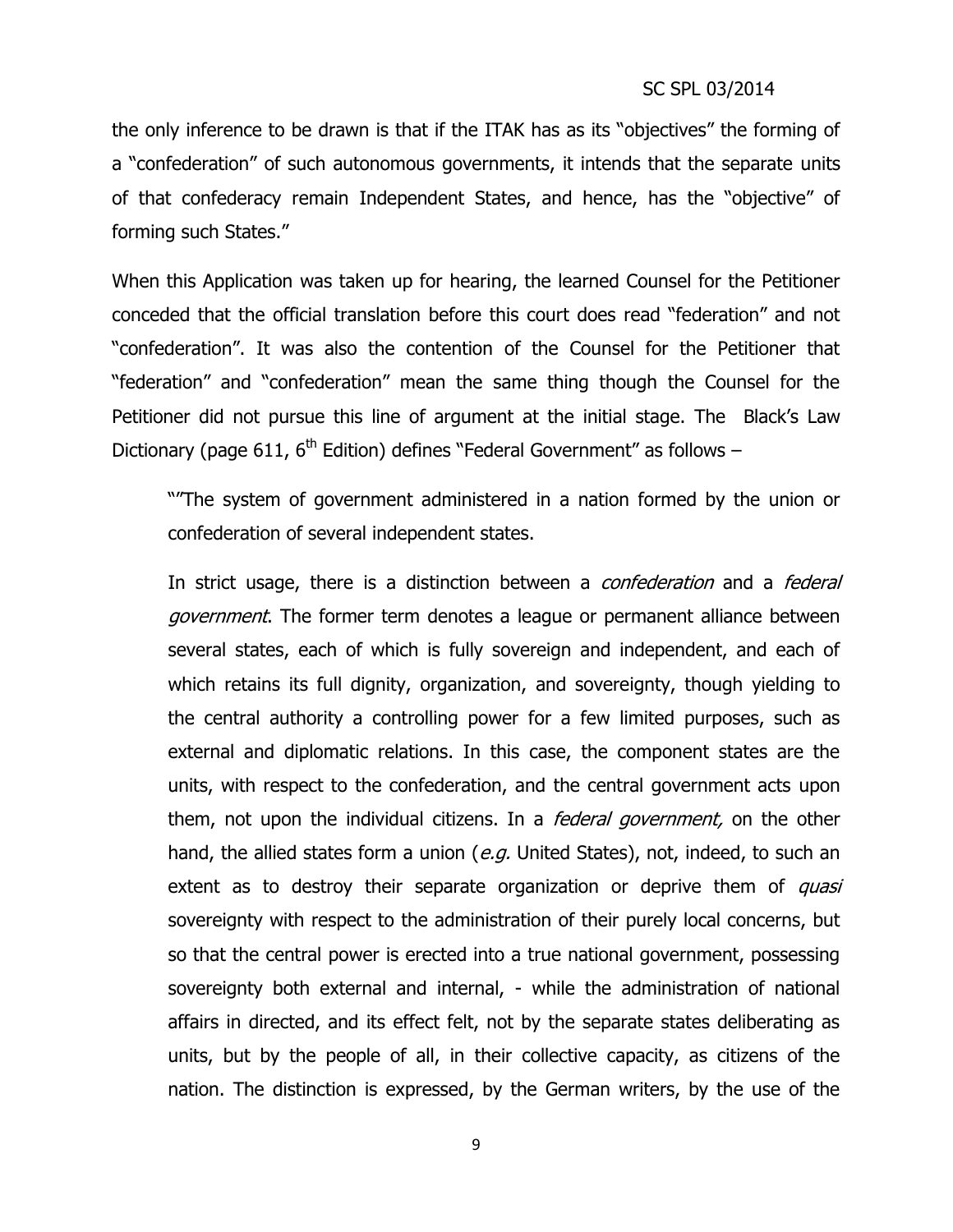two words "Staatenbund" and "Bundesstaat"; the former denoting a league or confederation of states, and the latter a federal government, or state formed by means of a league or confederation."

In the determination In Re the Thirteenth Amendment to the Constitution (1987 2 SLR 319) following view was expressed by Sharvananda, C.J., with reference to the concept of federalism: "The term "Unitary" in Article 2 is used in contradistinction to the term "Federal" which means an association of semi-autonomous units with a distribution of sovereign powers between the units and the center. In a Unitary State the national government is legally supreme over all other levels. The essence of a Unitary State is that the sovereignty is undivided  $-$  in other words, that the powers of the central government are unrestricted. The two essential qualities of a Unitary State are (1) the supremacy of the central Parliament and (2) the absence of subsidiary sovereign bodies. It does not mean the absence of subsidiary law-making bodies, but it does mean that they may exist and can be abolished at the discretion of the central authority. It does therefore, mean that by no stretch of meaning of words can those subsidiary bodies be called subsidiary sovereign bodies and finally, it means that there is no possibility of the central and the other authorities coming into conflicts with which the central government, has not the legal power to cope……..".

The Substituted  $1<sup>st</sup>$  Responded submitted that advocacy for sharing sovereignty along federal lines does not tantamount to demanding a separate State. Instead, as per the interpretation of federalism in the judgment given by Chief Justice Sharvananda, in the Thirteenth Amendment Determination, it is merely a "distribution of sovereign powers between the units and the centre" unlike in a unitary State where sovereignty is undivided.

The Learned Counsel for the Petitioner at the hearing and in the written submissions based his argument on Vaddukkottai Resolution which advocated establishment of a separate State. The contention of the Learned Counsel for the Petitioner was that the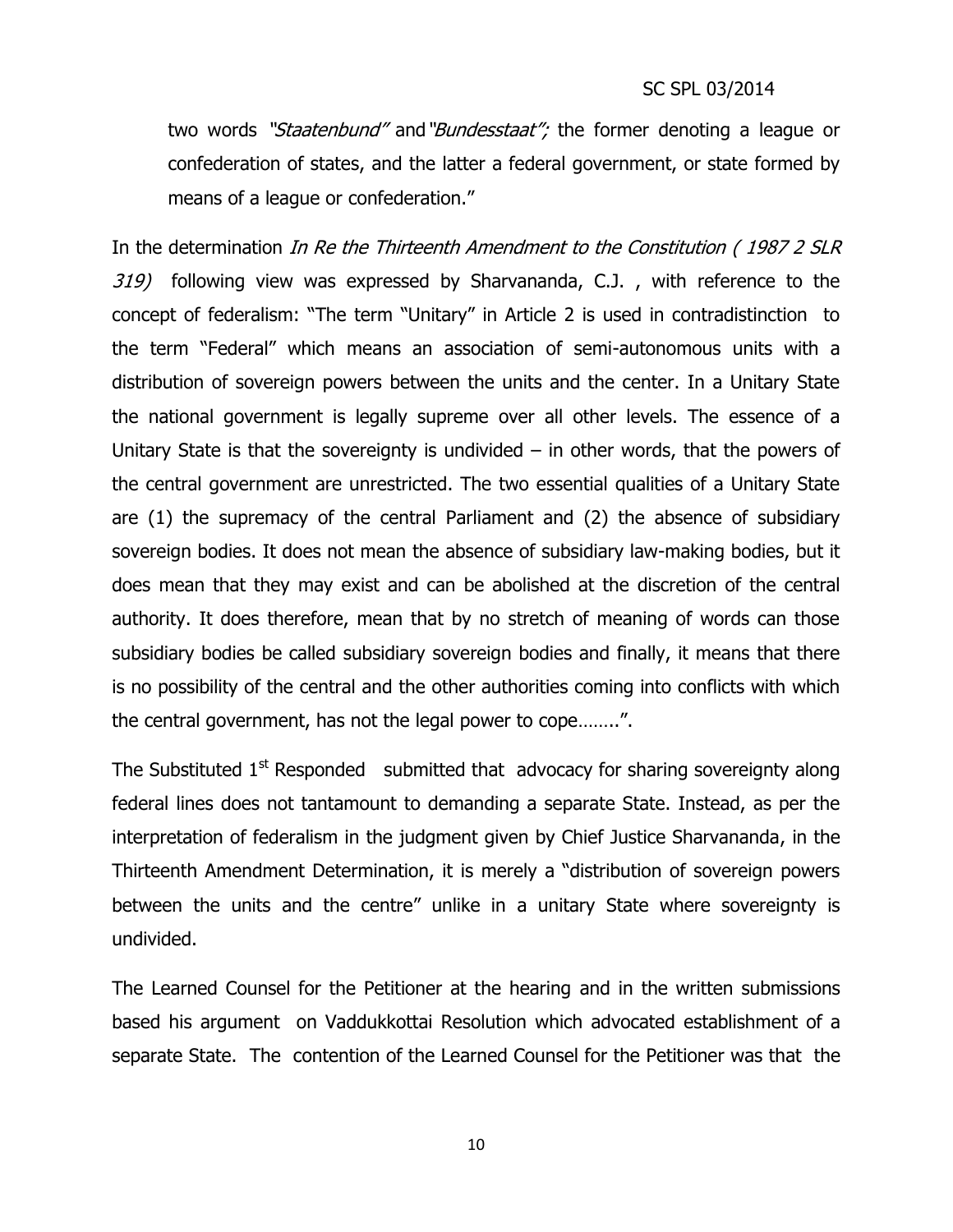ITAK has unconditionally and unambiguously endorsed all resolutions of the TULF going back to 14 May 1976.

In regard to this submission the Substituted  $1<sup>st</sup>$  Respondent in his written submissions took up the position that the claims to territorial statehood made in the Vaddukkottai Resolution adopted over forty (40) years ago in 1976, at the  $1<sup>st</sup>$  National Convention of the Tamil United Liberation Front (hereinafter referred to as "TULF") presided by Mr. Chelvanayakam, Q.C., and Member of the TULF and not by ITAK. It is further observed that the TULF is not a party to the proceedings in the instant case. Thus, the Vaddukkottai Resolution is irrelevant to the present case.

This is an appropriate stage to refer to the policies of Tamil political parties during the pre and post independence era. G.G.Ponnambalam, the then leader of the All Ceylon Tamil Congress submitted before Soulbury Commissioners equal representation proposal which came to be known as " fifty- fifty demand". According to this proposal the Majority and the minorities should have equal representation. Soulbury Commissioners rejected this proposal and introduced section 29 to the Constitution to safeguard the interest of the minorities. In the first Cabinet of Independent Ceylon, G.G. Ponnambalam and C.Sunderalingam of the Tamil Congress held cabinet portfolios under D.S.Senanayake, the  $1<sup>st</sup>$  Prime Minister of Ceylon. During this period two significant acts were enacted in Parliament. The Citizenships Act of 1948 deprived citizenship rights of a large number of estate workers of Indian origin. They became stateless persons overnight. Thereafter Parliamentary Election (amendment) Act was passed in 1950 which gave voting rights only to citizens. As a result a large number of estate Tamils of Indian origin lost their citizenship and franchise. Tamil leadership felt that section 29 of the Constitution is not an adequate safeguard to protect the rights of the minorities. This led to the formation of the Federal Party (ITAK) under the leader ship of S.J.V. Chelvanayagam which advocated the establishment of a federal state.

The Federal Party had negotiations with the Sinhala parties and in 1957 then Prime Minister and Chelvanayagam entered into an agreement which came to be known as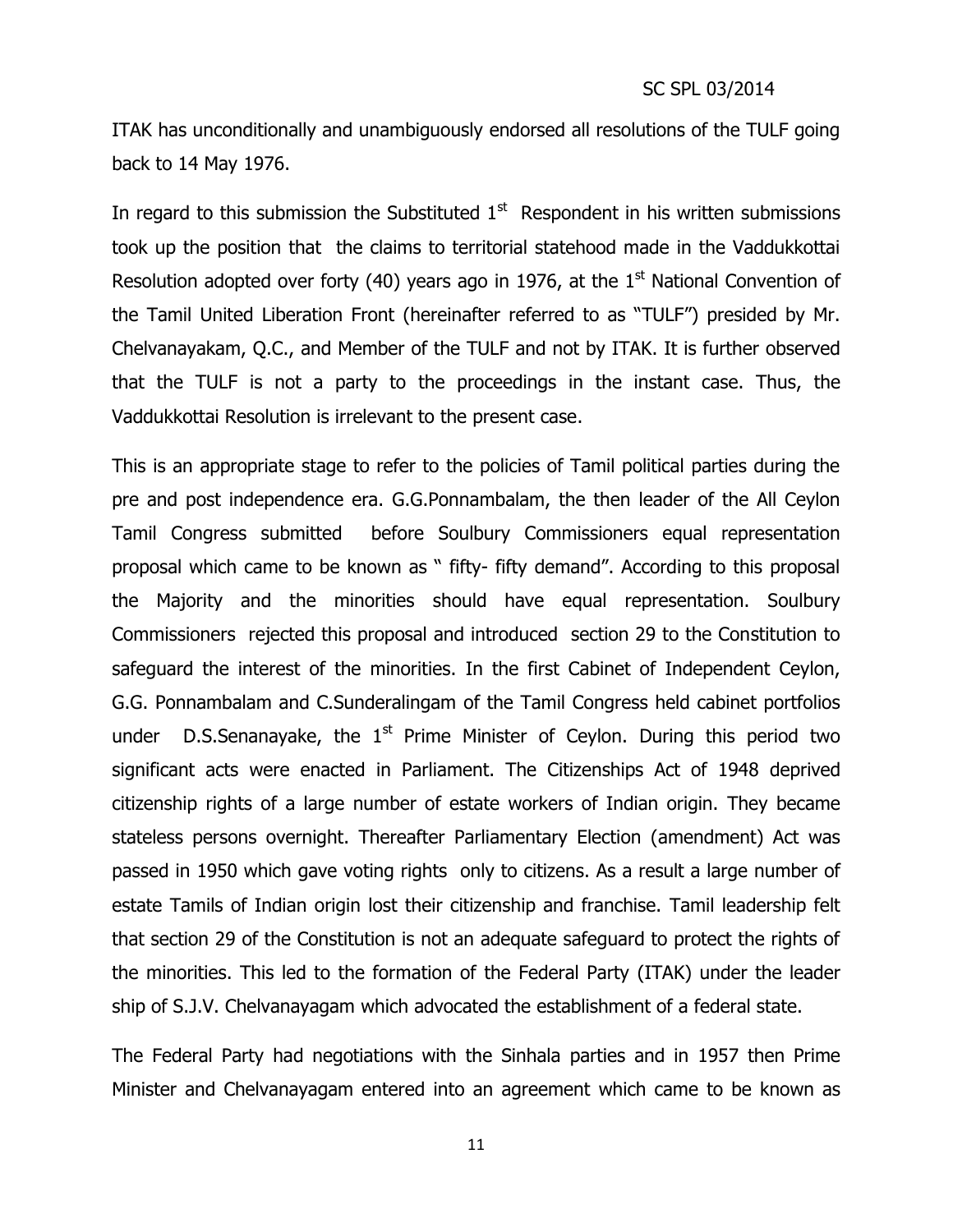Bandaranayake- Chelvanayakam Pact wherein the prime minister agreed to establish regional councils subject to the approval of the Parliament . Due to the strong opposition from the Sinhala majority, the prime minister was forced to abrogate the pact. Similarly in 1965 Chelvanayagam entered into an agreement with then prime minister Dudley Senanayake which came to be known as Dudley Senanayake-Chelvanayagam Pact wherein the prime minister agreed to establish district councils. This pact was also abrogated due to the strong opposition of the Sinhala majority.

The ITAK supported the Vaddukodai Resolution and became a member of the TULF which in 1977 Election Manifesto advocated the establishment of a separate state known as Eelam. The TULF did not accept the 1972 and 1978 Republican Constitutions.

In late 1970s witnessed the emergence of Tamil youth militant groups engaged in an armed struggle to established a separate state . The militant group Liberation Tigers of Tamil Eelam(LTTE) after liquidating the rival militant groups claimed to be the sole representative of the Tamils. The other militant groups and political parties were neutralized or marginalized. In order to end the conflict and establish a lasting peace the Government of Sri Lanka was compelled to have talks with LTTE (eg. Thimpu Talks in 1985) and enter into a Ceased Fire Agreement in 2002. The war ended in 2009 with the defeat of the LTTE. The question that arises for consideration is whether the political party ITAK had abandoned the separatist movement and advocate the establishment of a federal state within a united Sri Lanka or not .

The Learned Counsel for the Substituted  $1<sup>st</sup>$  Respondent had conceded that it is an undisputed fact that the course of Tamil politics underwent an episode during which the call for a separate State was taken up and that Members of the ITAK also adopted a similar position and that some members had refused to take oath under the Sixth Amendment to the Constitution and as a result lost their seats in Parliament. From 1983-1988 there were no Tamil representatives from North and Eastern Province in Parliament, District Councils and local bodies.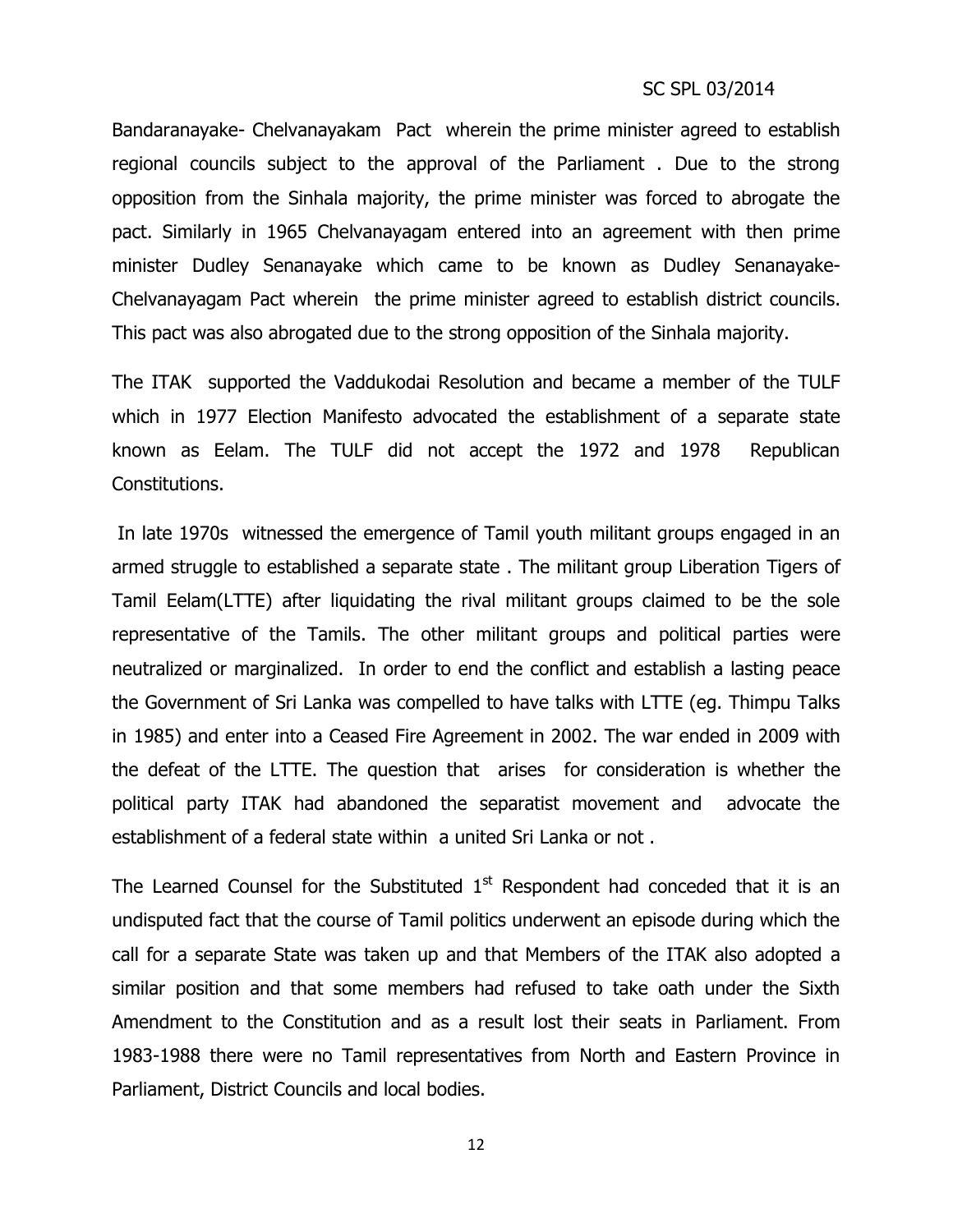It was further submitted on behalf of the Substituted  $1<sup>st</sup>$  Respondents that this situation however changed with the enactment of the Thirteenth Amendment to the Constitution and that several Members who lost their seats in Parliament returned to Parliament after subscribing to the oath prescribed by the Sixth Amendment to the Constitution and that every single sixteen (16) Members belonging to ITAK in the current Parliament have subscribed to the oath prescribed by the Sixth Amendment and also that several who were Members of Parliament on previous occasions have also subscribed to the oath several times.

The Seventh Schedule refers to Oath/ affirmation to be taken or subscribed under Article 157A and article 161(d) (iii) of the Sixth Amendment to the Constitution. It reads thus:

" I ………………………………………………………………..do solemnly declare and affirm/swear that I will uphold and defend the Constitution of the Democratic Socialist Republic of Sri Lanka and that I will not, directly or indirectly, in or outside Sri Lanka, support, espouse, promote, finance, encourage or advocate the establishment of a separate State within the territory of Sri Lanka.

The 1<sup>st</sup> Respondent Mavai Somasunderam Senathiraja, then General Secretary and current President of the ITAK in his affidavit dated  $16<sup>th</sup>$  September 2014 tendered in this case stated under oath that "it is axiomatic that neither the ITAK nor the Tamil National Alliance can be said to have as its aims and/or objects the establishment of a separate State within the territory of Sri Lanka". This indicates that the ITAK no longer supporting or advocating the establishment of a separate state.

Further, it is stated in the 2013 Election Statement released in advance of the Northern Provincial Council Elections by ITAK which contested elections under the banner of the Tamil National Alliance (hereinafter referred to as "TNA") in alliance with several other parties but under the ITAK name and symbol, under the heading "Tamil People and the Present Constitutional Arrangements" as follows: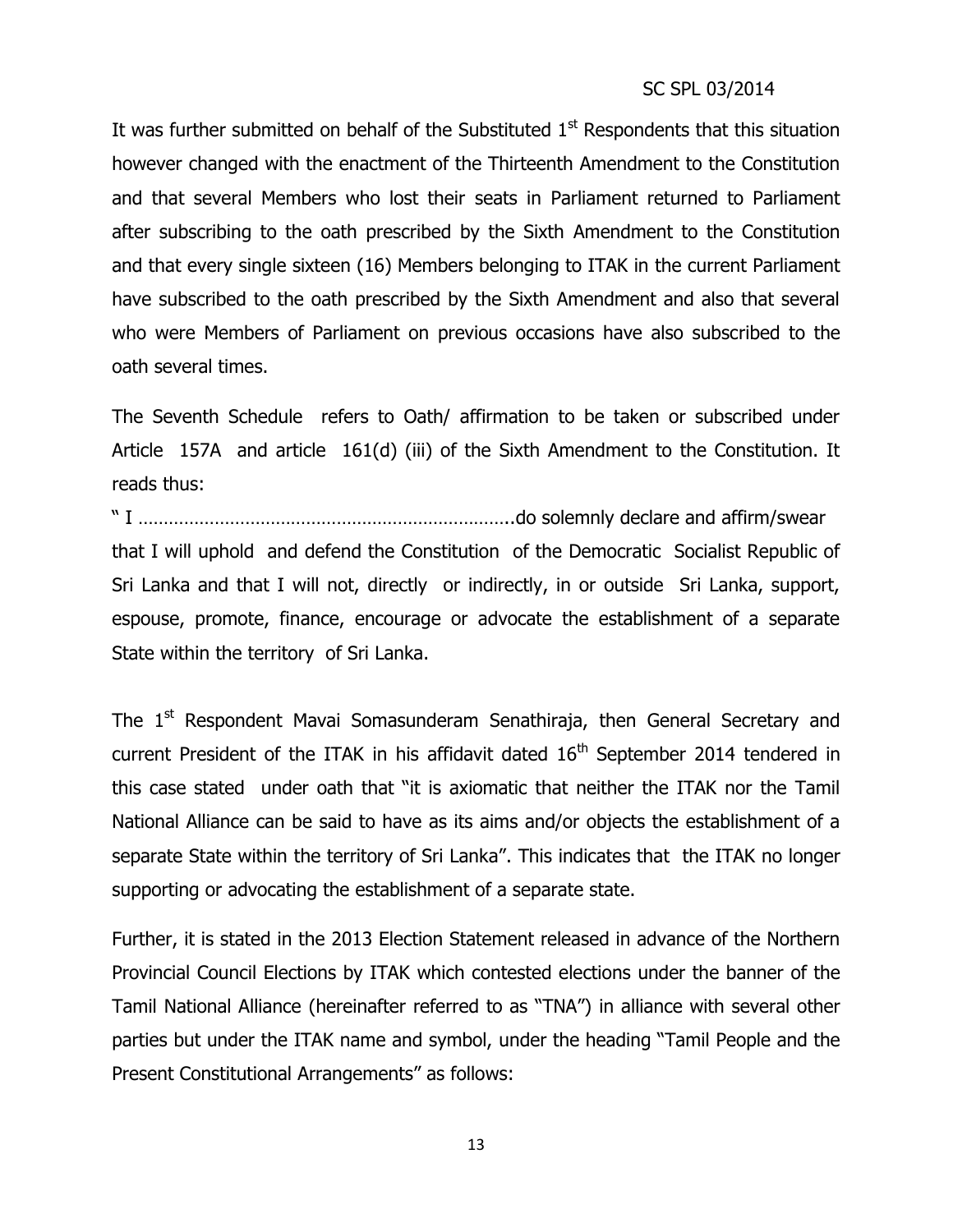" We are as a People are thus concerned about our historical habitats, our Collective Rights that accrue to us as a People and as a National and our entitlement to exercise our right to determine our destiny to ensure selfgovernment in the Tamil Speaking North-East of the country within a united and undivided Sri Lanka."(Emphasis added)

Thereafter, after delineating the party's position on "Our Stand on a Political Solution", it is stated as follows:

"All that has been stated above shall be enacted and implemented within the framework of a united and undivided Sri Lanka."(Emphasis added)

It is also noted that identical statements as cited above was also included in the 2015 Election Manifesto of Tamil National Alliance.

The Substituted 1<sup>st</sup> Respondent submitted that Election Statements and manifestos it is manifestly clear that the ITAK is a seeking a solution "within the framework of a united and undivided Sri Lanka."

On the other hand, the Petitioner alleged that "self-determination involves attaining an Independent State, or, reciprocally, if the people asserting self-determination freely choose to remain as part of another State, they retain the right to secede at their will, because the only reliable way for a people to fully control their political status, as well as their economic, social and cultural development, is in an Independent State. Therefore the right to secede is an integral component of the right to selfdetermination, even though, at any given point in time, the people who have acquired the right to self-determination might not assert their right to secession."

The Learned Counsel for the Petitioner referred to two covenants on human rights adopted by the United Nations in 1966.They are International Covenant on Civil and Political rights and the International Covenant on Economic, Social and Cultural rights, and both these Covenants proclaimed the right of self-determination in the Common Article 1 which reads as follows: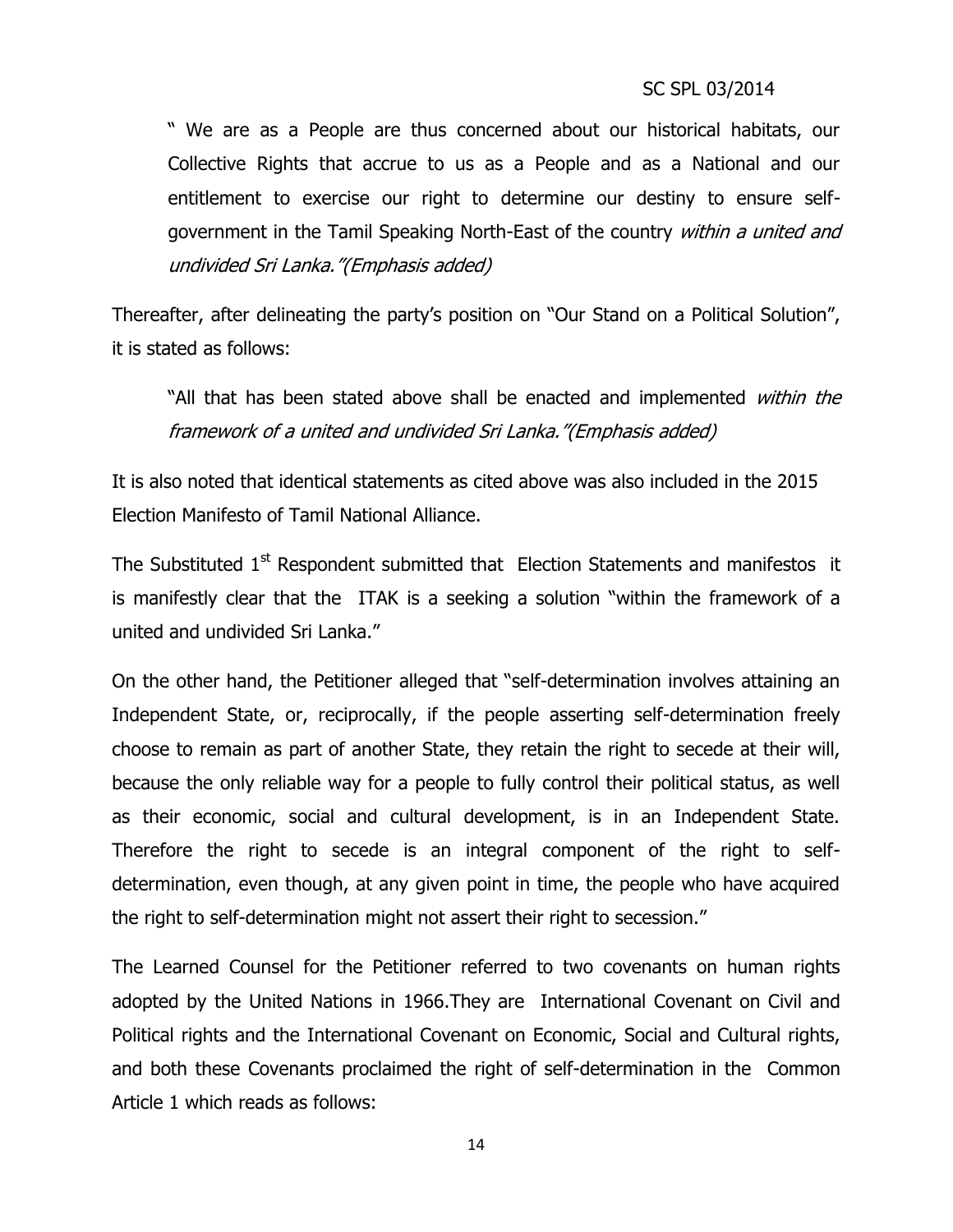"All peoples have the right of self-determination. By virtue of that right they freely determine their political status and freely pursue their economic, social and cultural development."

The Learned Counsel for the Substituted  $1<sup>st</sup>$  Respondent underscores the fact that it is "peoples" who are repositories under international law for the right to selfdetermination and thus the ITAK hold that the Tamil people are a "people" in terms of the above international covenants, and therefore, it is axiomatic that the Tamil people are also entitled to the right to self-determination.

The Petitioner and the Substituted  $1<sup>st</sup>$  Respondent both referred to Canadian Supreme Court Judgment in 'Reference re Secession of Quebec' (1998) 161 DLR(4<sup>th</sup>)(385). In that reference the main question that has to be determine is whether under the Constitution or under international law can the National State assembly, legislature or the Government of Quebec effect the secession of Canada unilaterally? The following passage in the Judgement is relevant to the application before this Court.

'The Court was also required to consider whether a right to unilateral secession exist under international law. Some supporting the affirmative answer did so on the basis of recognized right to self determination that belongs to " all peoples". Although much of the Quebec population certainly shares many of the characteristics of a people, it is not necessary to decide the " people" issue because , whatever may be the correct determination of this issue in the context of Quebec, a right to secession only arises the principle of self-determination of people at international law where " a people" is governed as apart of colonial empire; where " a people" is subject to alien subjugation, domination or exploitation; and possibly where " a people" is denied any meaningful exercise its rights of self-determination within the state of which it forms a part. In other circumstances , peoples are expected to achieve self- determination within the framework of their existing state. A state whose government represent whole of the people or peoples resident within its territory, on the basis of equality and without discrimination and respects the principle of self-determination in its internal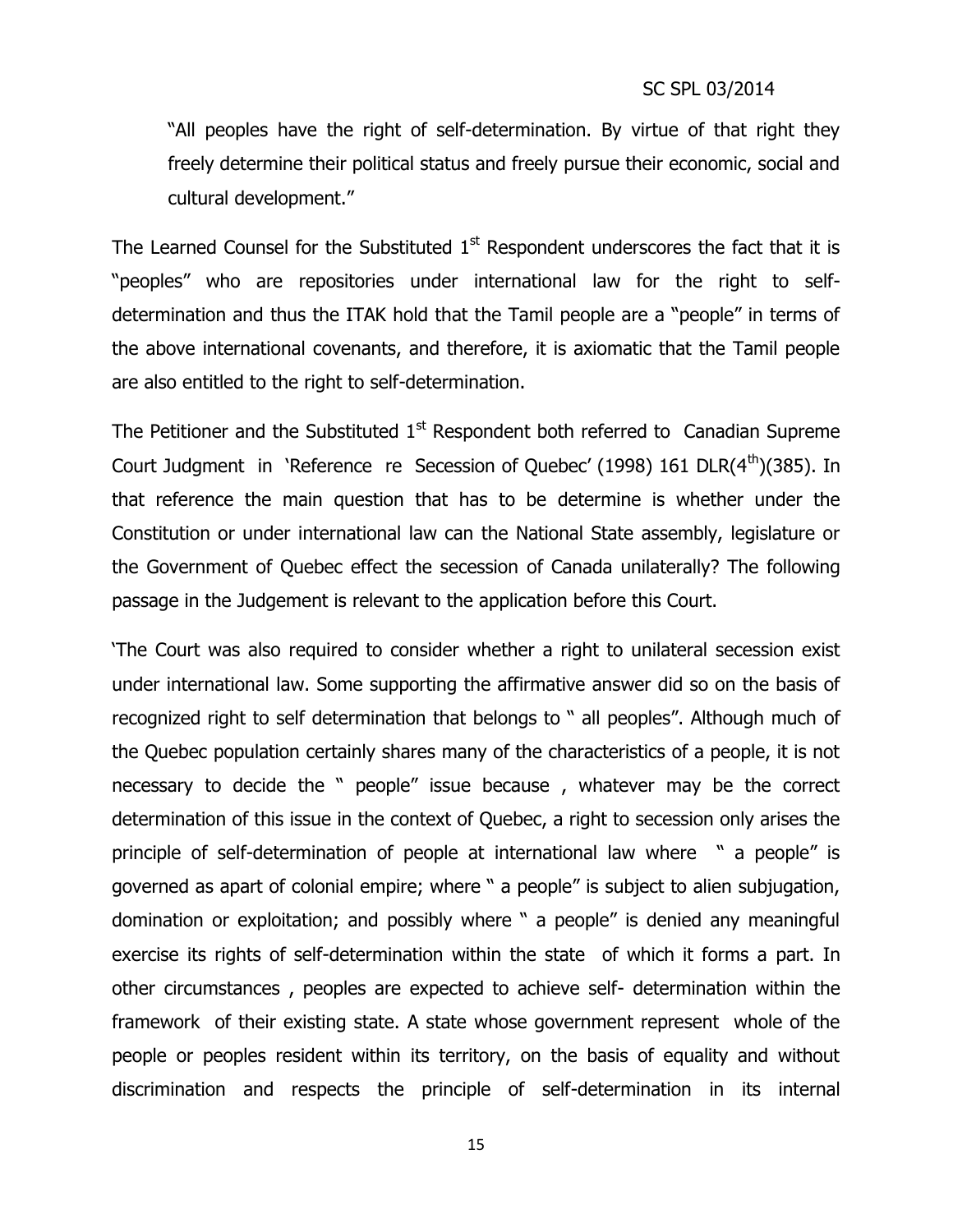arrangements, is entitled to maintain its territorial integrity under international law and to have that territorial integrity recognized by other states".

In Federalism and Diversity in Canada by Ronald L. Watts published in Autonomy and Ethnicity – Negotiating Competing Claims in Multi-ethnic States" Edited by Yash Ghai, at page 48) it was stated:

"where all the evidence points to the fact that, if there had not already been provincial autonomy, the movement for secession would have been much stronger, not weaker. It is not insignificant that referendum results and repeated recent public opinion surveys have persistently pointed to the fact that a large majority of Quebeckers want greater autonomy, but combined with continued association with the rest of Canada"

In the 2010 Kosovo Advisory Opinion delivered by the International Court of Justice, Judge Cancado Trindade in a separate opinion in page 184 held as follows:

"Recent developments in contemporary international law were to disclose both the external and internal dimensions of the right of self-determination of peoples: the former meant the right of every people to be free from any form of foreign domination, and the latter referred to the right of every people to choose their destiny in accordance with their own will, if necessary  $-$  in case of systematic oppression and subjugation  $-$  against their own government. This distinction challenges the purely inter-state paradigm of classic international law. In the current evolution of international law, international practice (of States and of international organizations) provides support for the exercise of selfdetermination by peoples under permanent adversity or systematic repression, beyond the traditional confines of the historical process of decolonization. Contemporary international law is no longer insensitive to patterns of systematic oppression and subjugation."

Based on the above opinion the Substituted  $1<sup>st</sup>$  Respondent submitted that it is clear that the right to self-determination has an internal dimension, in that it could be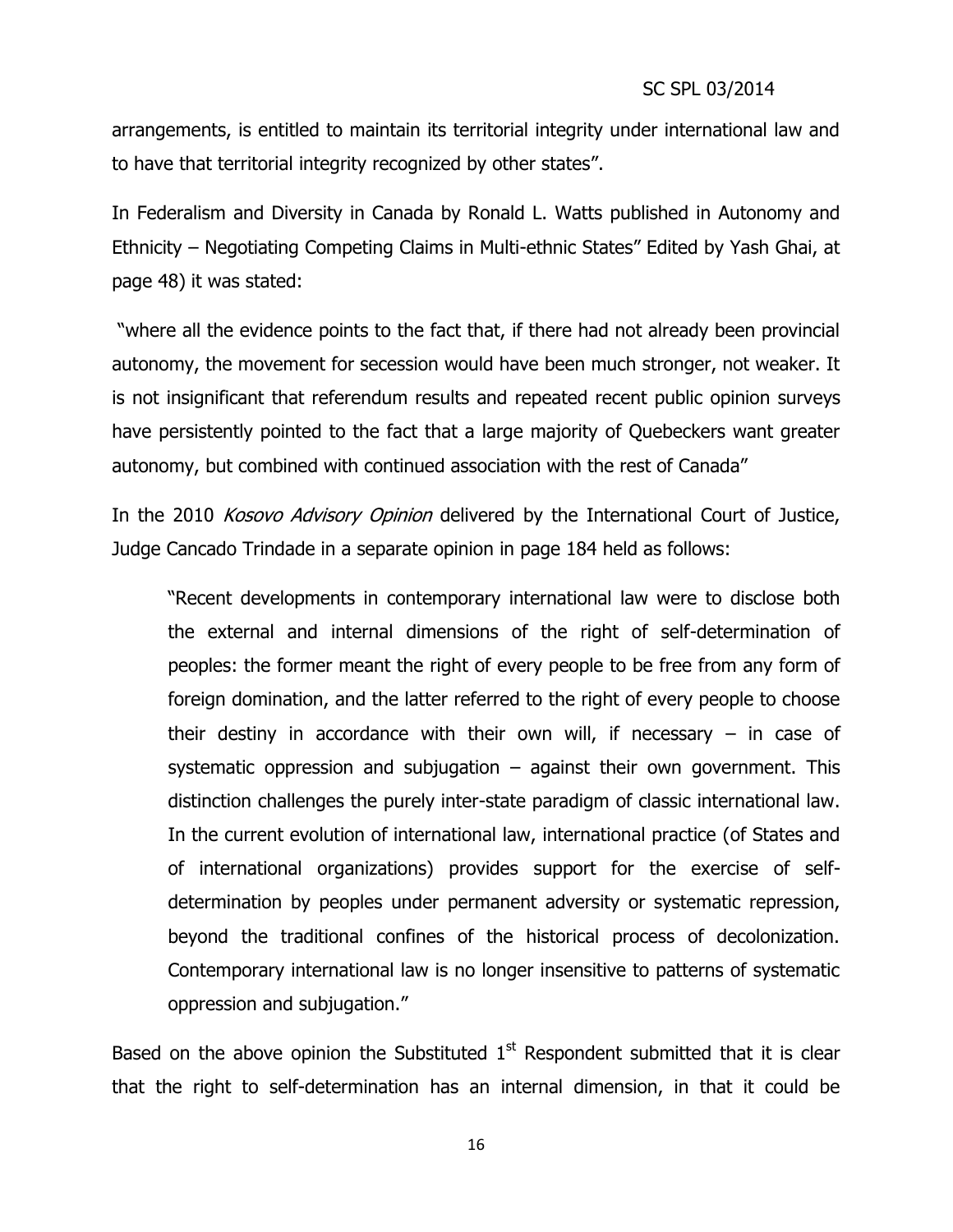exercised within the country to the benefit of a "people" inside the country. Thus, the invocation of self-determination does not amount to a demand for a separate State, as the right is sometimes to be used internally within the territory of an existing State.

It is established that there is a clear distinction between words 'federation' and 'confederation'. The main issue in this case is whether advocating the establishment of a federal state tantamount to establishment of a separate state. It is relevant to consider the manner the federal states were formed in various parts of the world. United States of America, Australia and Switzerland are federal states. Thirteen States which were former colonies of the Great Britain joined to establish United States of America. The reason for uniting under one state is to promote trade and to ensure the security of the States. Six States in Australia in fear of pacific powers united to establish a federal state. In order to remove linguistic and regional differences Swiss federation was formed. Great Britain, France and Italy are examples of unitary states.

The labelling of states as unitary and federal sometimes may be misleading. There could be unitary states with features or attributes of a federal state and vice versa. In a unitary state if more powers are given to the units it could be considered as a federal state. Similarly in a federal state if the centre is powerful and the power is concentrated in the centre it could be considered as a unitary state. Therefore sharing of sovereignty, devolution of power and decentralization will pave the way for a federal form of government within a unitary state. The Thirteen Amendment to the Constitution devolved powers on the provinces. The ITAK is advocating for a federalist form of government by devolving more powers to the provinces within the framework of a unitary state. Advocating for a federal form of government within the existing state could not be considered as advocating separatism.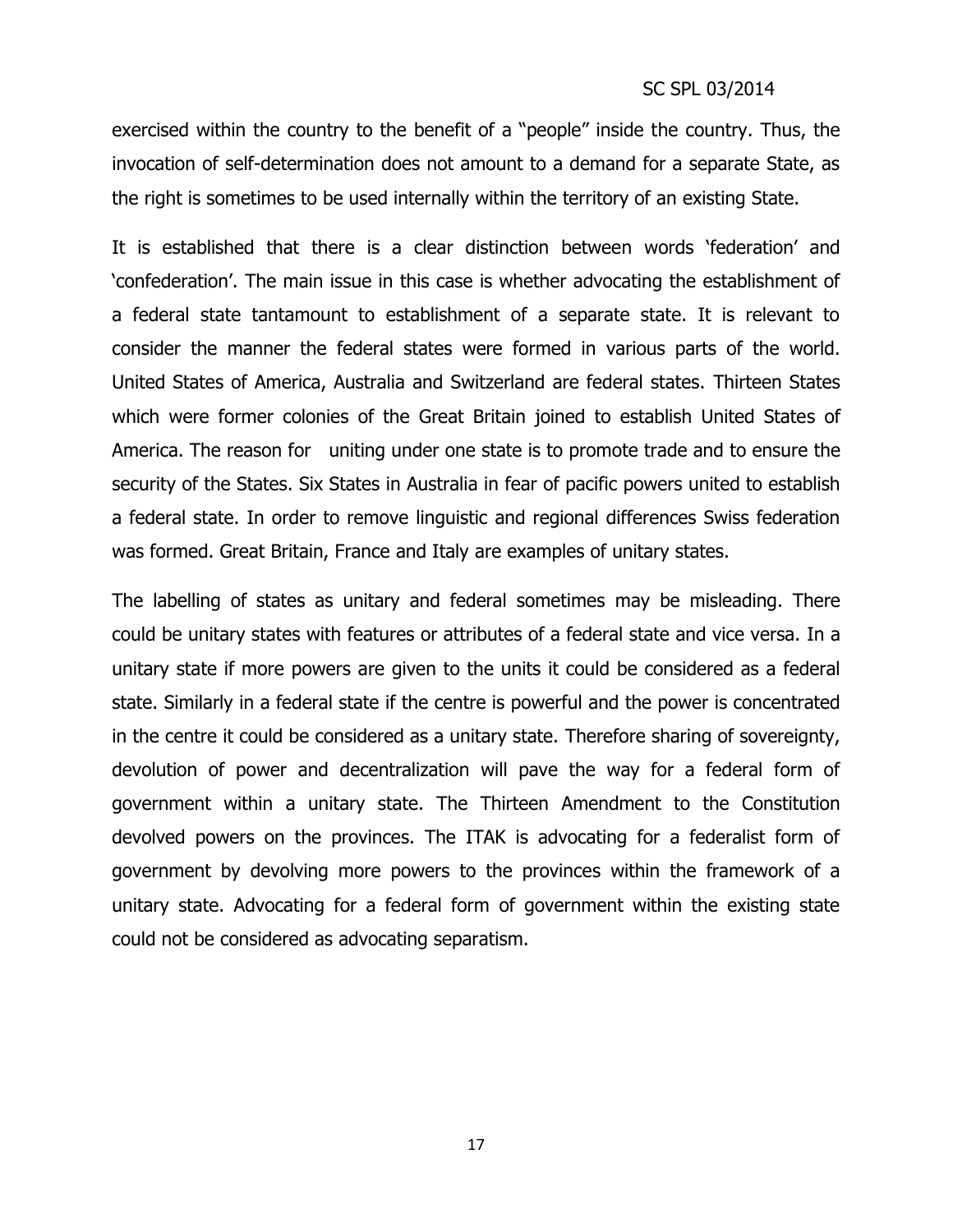It is established that the ITAK support or advocate the establishment of a federal State within united Sri Lanka. It does not , support, espouse, promote, finance, encourage or advocate the establishment of a separate State within the territory of Sri Lanka as envisaged under Article 157A of the Constitution. Therefore Petitioner is not entitle to a declaration under Article 157A (4) of the Constitution.

Application dismissed. No Costs.

Chief Justice

Upali Abeyrathne J.

I agree

Judge of the Supreme Court

Anil Goonerathne J.

I agree.

Judge of the Supreme Court